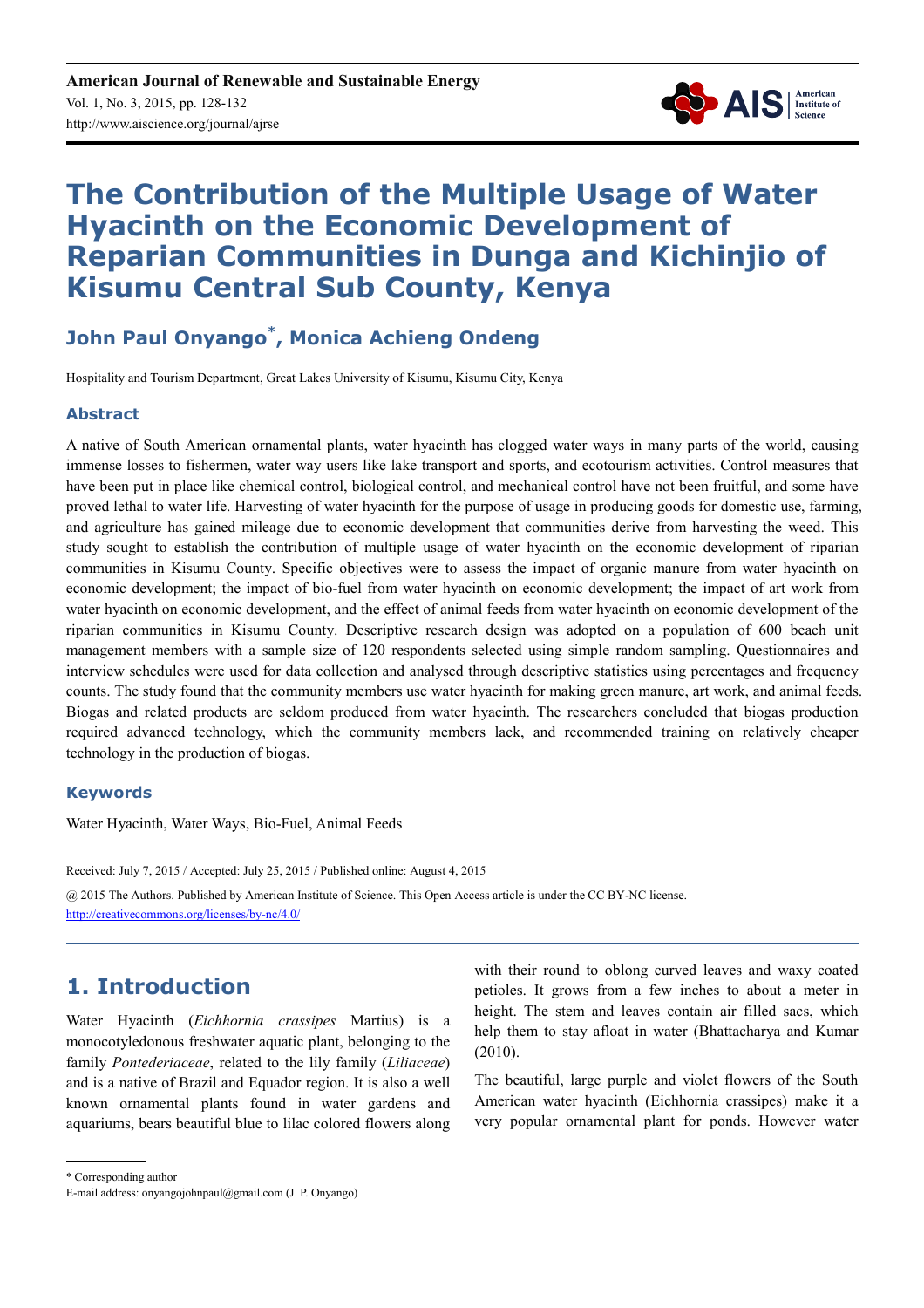hyacinth has also been labelled as the world's worst water weed and has garnered increasing international attention as an invasive species (Zhang *et al.* 2010).

Water hyacinth has been identified by the International Union for Conservation of Nature (IUCN) as one of the 100 most aggressive invasive species (Téllez *et al.* 2008) and recognized as one of the top 10 worst weeds in the world (Shanab *et al.* 2010, Gichuki *et al.* 2012, Patel 2012). It is characterised by rapid growth rates, extensive dispersal capabilities, large and rapid reproductive output and broad environmental tolerance (Zhang *et al.* 2010). In Africa, for example, where water hyacinth is listed by law as a noxious weed in several countries, it is the most widespread and damaging aquatic plant species. The economic impacts of the weed in seven African countries have been estimated at between US\$20-50 million every year. Across Africa costs may be as much as US\$100 million annually (UNEP 2008).

Africa has particularly been affected by the introduction and spread of water hyacinth, facilitated in part due to a lack of naturally occurring enemies. In a review of water hyacinth infestation in Eastern, Southern and Central Africa, Mujingni (2012) reports that the weed was first recorded in Zimbabwe in 1937. It colonized important water bodies, such as the Incomati River in Mozambique in 1946, the Zambezi River and some important rivers in Ethiopia in 1956. Rivers in Rwanda and Burundi were colonised in the late 1950s while the rivers Sigi and Pangani in Tanzania were infested in 1955 and 1959. The plant colonised Kafue river in Zambia in the 1960s, the Shire River in Malawi in 1968 and Lake Naivasha in Kenya in 1986 (Mironga *et al.* 2012). The plant was recorded from Lakes Kyoga in Uganda in 1988-89, Victoria in 1989–1990, Malawi/Nyasa in 1996 and Tanganyika in 1997. Lake Victoria in Africa is the second largest freshwater lake in the world and currently supports approximately 30 million people. Infestation of water hyacinth in the lake has been a serious nuisance, generating public outcry (World Agro Forestry Centre, 2006, Kateregga and Sterner 2007, Gichuki *et al.* 2012). At its peak, it was estimated that the weed was growing at 3 hectares (12 acres) per day on the lake (Ayodo and Jagero 2012). The plant has also spread fast throughout Uganda's lakes and rivers in just 10 years.

### **1.1. Statement of the Problem**

Water hyacinth is challenging the ecological stability of freshwater water bodies by out-competing all other species growing in the vicinity, posing a threat to aquatic biodiversity. Besides suppressing the growth of native plants and negatively affecting microbes, water hyacinth prevents the growth and abundance of phytoplankton under large mats, ultimately affecting fisheries. The weed often clogs waterways due to its rapid reproduction and propagation rate,

disrupting socioeconomic and subsistence activities like ship and boat navigation, restricting access to water for recreation, fisheries, and tourism when waterways are blocked or water pipes clogged. The floating mats may limit access to breeding, nursery and feeding grounds for some economically important fish species. In Lake Victoria, fish catch rates on the Kenyan section decreased by 45% because water hyacinth mats blocked access to fishing grounds, delayed access to markets and increased costs in terms of effort and materials of fishing. Floating mats of water hyacinth support organisms that are detrimental to human health. The ability of its mass of fibrous, free-floating roots and semi-submerged leaves and stems to decrease water currents increases breeding habitat for the malaria causing anopheles mosquito as evidenced in Lake Victoria basin.

Control of water hyacinth has been a big challenge to many states all over the world. The use of chemical agents to control the weed, like 4-D and other herbicides including glyphosate and diquat is common has been tried; however, the use of chemicals is largely discouraged as its long term effect of human health, and the ecosystem is unknown. In the future, plants may become more tolerant to such chemicals and slowly these chemicals may become ineffective, thus requiring higher dosage, which may increase costs associated with application. Further, the treated area may become uninhabitable for other plant species. Physical eradication is largely used, although this is not entirely effective, limited by a certain area which can be covered in a day, besides costs and human resources involved, which may become a bottleneck in various locations. However, when water hyacinth is used for bio-fuel and art work production, this is perhaps the best method to both control and harvests them. This study sought to establish the contribution of multiple usage of water hyacinth on the economic development of riparian communities in Kisumu County.

### **1.2. Purpose of the Study**

The purpose of the study was to establish the contribution of multiple usage of water hyacinth on the economic development of riparian communities in Kisumu County. The specific objectives were to assess the impact of organic manure from water hyacinth on economic development; the impact of biofuel from water hyacinth on economic development; the impact of art work from water hyacinth on economic development, and the effect of animal feeds from water hyacinth on economic development of the riparian communities in Kisumu County.

## **2. Literature Review**

Research into the utilization and related technologies for the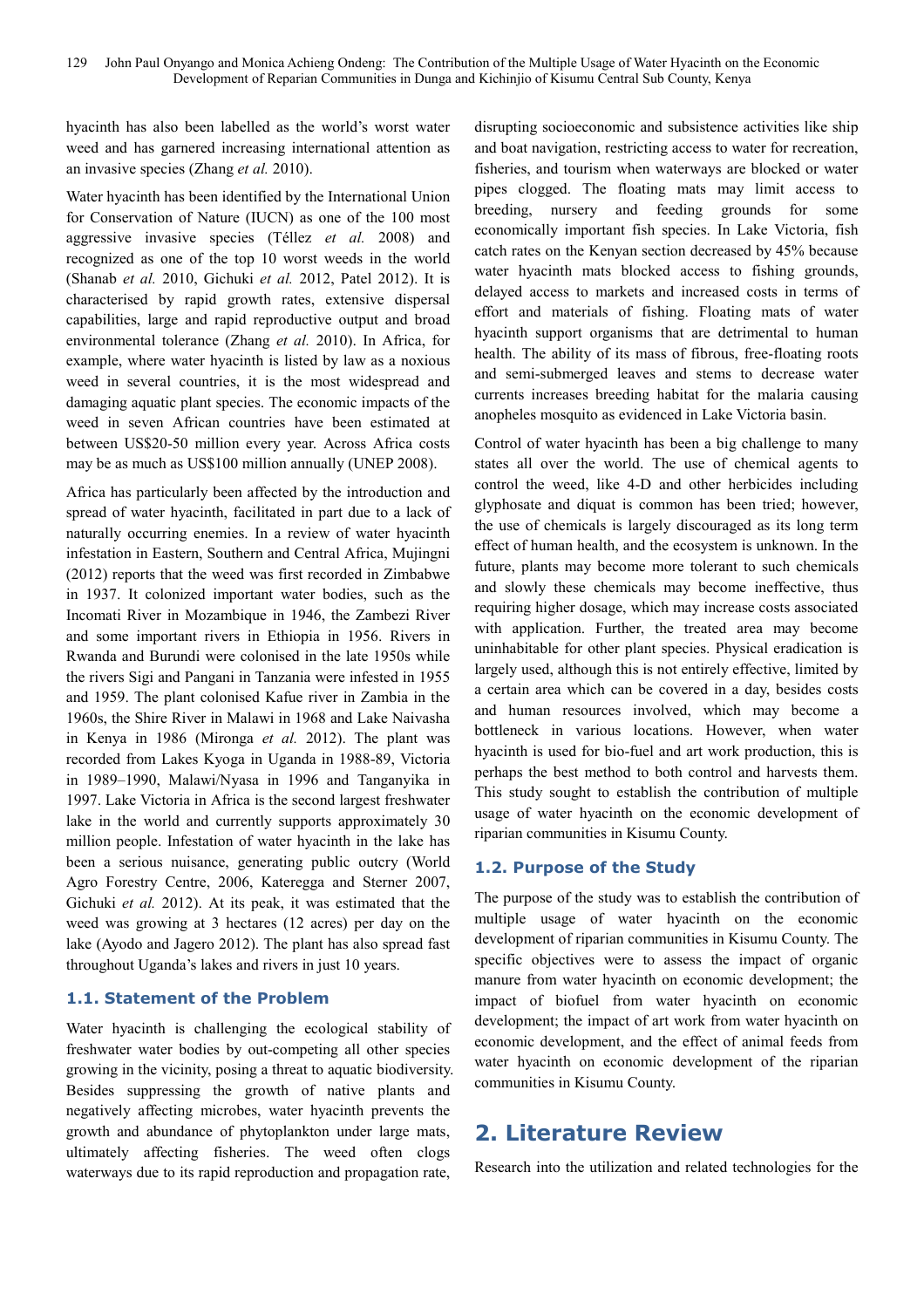control of water hyacinth have been tested over the last few decades (Ndimele *et al.* 2011). It is being speculated that the biomass can be used in waste water treatment, heavy metal and dye remediation, as substrate for bioethanol and biogas production, electricity generation, industrial uses, medicines, animal feed, agriculture and sustainable development (Patel 2012). However, seldom does utilization provide a sustained solution to the spread and impact of water hyacinth, and in fact could provide a perverse incentive to maintain the invasive plant to the detriment of the environment and production systems at high economic and social costs. There is not one example from anywhere in the world where utilization alone has contributed to the management of any invasive plant (EEA 2012).

Water hyacinth fulfills all the criteria deemed necessary for bioenergy production – it is perennial, abundantly available, non-crop plant, biodegradable and has high cellulose content; however its strong disadvantage is that it has over 90% water content which complicates harvesting and processing. The biomass can be subjected to biogas production to generate energy for household uses in rural areas (Chuang *et al.* 2011). Experiments in China show that mixing biomass of water hyacinth with pig manure leads to a much higher biogas production than by using pig manure alone (Lu *et al.* 2010). It can also be used for producing ethanol, but technical and logistical challenges need to be overcome before the commercial scale ethanol production becomes a reality because of the high tissue water content (Ndimele *et al.*  2011).

As a readily available resource, water hyacinth has been used in several small cottage industries in the Philippines, Indonesia and India for paper, rope, basket, mats, shoes, sandals, bags, wallets, vases, etc (Ndimele *et al.* 2011, Patel 2012). Yet these are rarely successful to reduce infestations and the market for these products is far too small to have any impact on water hyacinth populations. In addition, income generation may facilitate its spread to new, uninvaded, water bodies

When sun-dried, water hyacinth has been found to be rich in protein, vitamins and minerals and serves as a high quality feedstock for some non-ruminant animals, poultry and fishery in Indonesia, China, the Philippines and Thailand (Lu *et al.* 2010, Saha and Ray 2011). But it is not recommended for use if primarily used for removal of heavy metals and toxic substances from wastewater (Chunkao *et al.* 2012). Decomposed water hyacinth can also be used as green manure or as compost that improves poor quality soils (Ndimele *et al*. 2011). However, its high alkalinity (pH>9) and potentially toxic heavy metals contents would restrict its use to flowering-plants, with no allowable application to horticulture for edible vegetables (Chunkao *et al.* 2012, Zhang 2012).

## **3. Study Methodology**

#### **3.1. Research Design**

Descriptive survey research design was used for this study. The study population consisted of 600 Beach Management Unit members (BMU members) from Dunga and Kichinjio, one National Environmental Management Authority (NEMA) officer, and one officer from Lake Victoria Environmental Management Program (LAVEMP). Simple random sampling technique was used to select a study sample of 120 respondents. Saturated sampling technique was used to select one officer each from NEMA, LAVEMP, and Kisumu Innovations Centre of Kenya (KICK). In-depth interview schedule, questionnaires, and observation guide were used for data collection.

#### **3.2. Data Collection and Analysis**

The data collected from the close-ended items in the questionnaire were analyzed using descriptive statistics in form of percentages and frequency counts. Qualitative data were collected from open-ended items in the questionnaire and in-depth interviews were analyzed and organized into themes and sub-themes as they emerged. The return rate of the study questionnaire was 100%, and all the NEMA, LAVEMP, and KICK officials allowed the researcher ample time for interviews.

## **4. Results and Discussions**

#### **4.1. Research Objective 1**

The study sought to: assess the impact of organic manure from water hyacinth on economic development.

The researchers asked the respondents to state the level of their usage of organic or manure made from water hyacinth in their farms and gardens. The responses obtained by the researchers were tabulated as shown in Table 1.

**Table 1.** The usage of green manure from water hyacinth for home gardening.

| Uses of water hyacinth green manure  | <b>Highly</b> used | <b>Least used</b> |
|--------------------------------------|--------------------|-------------------|
| Green manure for tree planting       | 38                 | 12                |
| Green manure for vegetable farming   | 27                 | 10                |
| Compost manure for soil conservation | 13                 | 20                |
| TOTAL.                               | 78                 |                   |

The findings show that 78 out of 120 respondents have indicated that green manure obtained from water hyacinth is highly used (65%), and only 35% of the residents indicated that green manure is least used for gardening and tree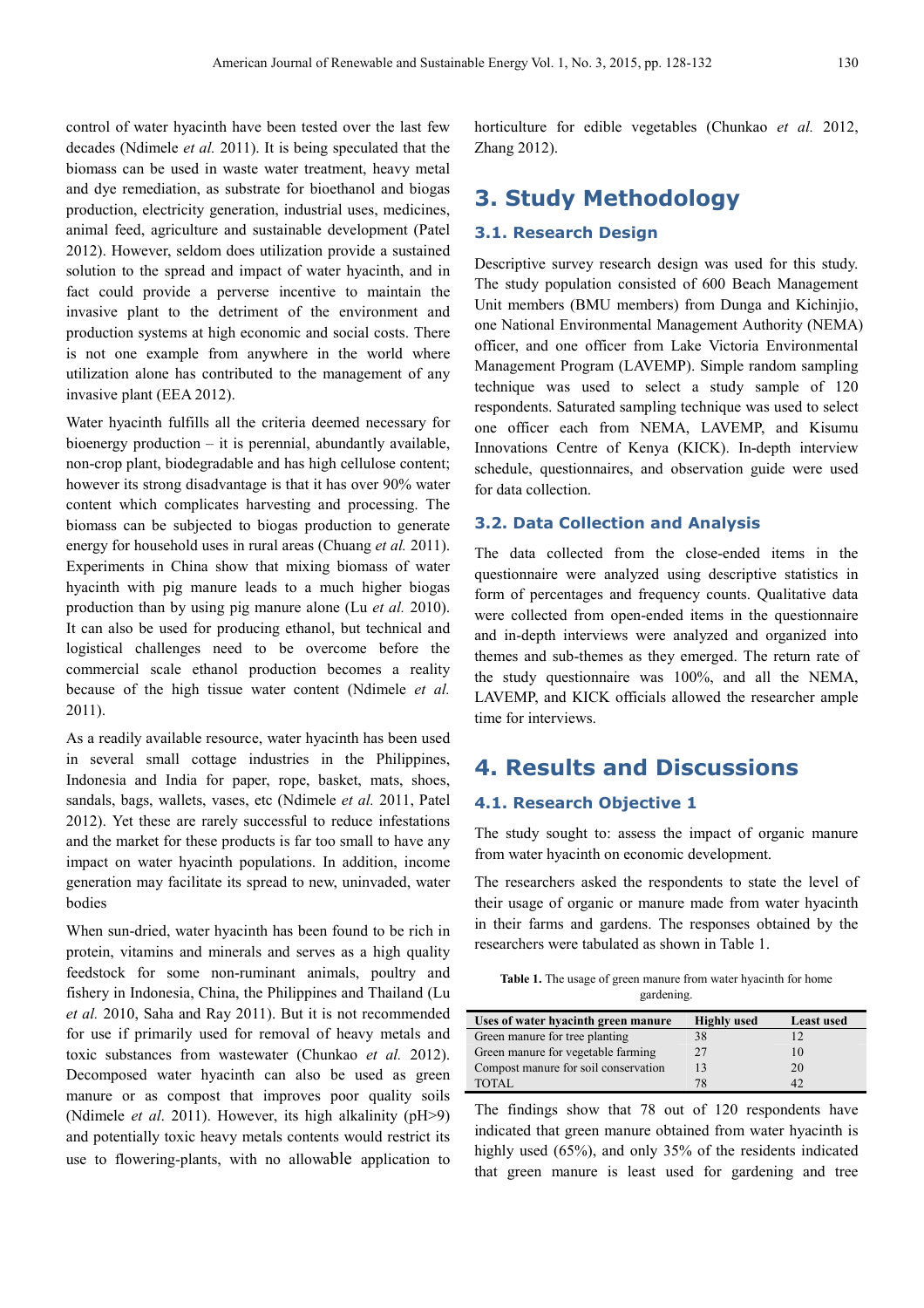planting. This proved to be beneficial to tree nursery farmers due to affordable inputs.

### **4.2. Research Objective 2**

In the second objective, the study sought to: establish the impact of bio-fuel production from water hyacinth on economic development.

The respondents were asked by the researchers to state the level of their usage of bio-fuel and its bye-products from water hyacinth in their (respondents) homes, and the responses obtained are shown in Table 2.

**Table 2.** The use bio-fuel from water hyacinth and bye-products by households.

| Biogas produced from water hyacinth             | <b>Highly</b><br>used | Least<br>used |
|-------------------------------------------------|-----------------------|---------------|
| Slurry from biogas is used as manure            | 13                    | 29            |
| Biogas is commonly used by households as fuel   | 11                    | 25            |
| Dried slurry cakes are used as fuel for cooking | 10                    | 32            |
| TOTAL.                                          | 34                    | 86            |

Water hyacinth has been used to produce cooking gas and ethanol, and the main bye-product (slurry) used as organic manure in the gardens. When the researchers asked the respondents whether they have gained from the production of bio-fuel using water hyacinth, majority (86 or 71.7%) stated that they have used bio-fuel from water hyacinth and its products the least, and only 21.3% of the respondents indicated that they have used bio-fuel from water hyacinth and its bye-products highly. This low usage may be attributed to technological expertise required in the digestion of biofuel from water hyacinth.

### **4.3. Research Objective 3**

The third research objective sought to: establish the impact of art work from water hyacinth on economic development.

To gather information relating to art work from materials made out of water hyacinth, the researchers asked the respondents to state the level of their agreement with 4 statements relating to 4 types of art works used by households and tourists. The respondents stated their agreements as shown in Table 3.

**Table 3.** Art works made from water hyacinth.

| Art work uses of water hyacinth       | <b>Strongly</b><br>agreed | <b>Strongly</b><br>disagreed |
|---------------------------------------|---------------------------|------------------------------|
| Mart making has increased             | 32                        | 10                           |
| Rope making has increased             | 26                        |                              |
| Furniture making has boosted          | 19                        |                              |
| Sandals and ornamentals has increased | 15                        |                              |
| TOTAL.                                | 92                        | 28                           |

From the table above, majority (92 or 76.7%) of the respondents strongly agreed that mart making, rope making, furniture making, and sandals/ornamentals making has increased from materials made from water hyacinth. Only 23.3% strongly disagreed that these art works production has thrived due to the availability of materials made from water hyacinth.

## **4.4. Research Objective 4**

The last objective of the study was to evaluate the impact of animal feeds from water hyacinth on the economic development.

The researchers asked the respondents to state the level of their agreement in relation to various types of feedstock (animal feeds) made from water hyacinth. The responses obtained were tabulated as indicated in Table 4.

**Table 4.** Feedstock made from water hyacinth.

| Animal feedstock from water hyacinth                                       | <b>Strongly agreed</b> | <b>Strongly disagreed</b> |
|----------------------------------------------------------------------------|------------------------|---------------------------|
| Price of fish feeds has reduced because of cheap feeds from water hyacinth |                        |                           |
| Price of poultry feeds has reduced due to cheap feeds from water hyacinth  |                        |                           |
| Price of pigs feeds has reduced because of cheap feeds from water hyacinth | 28                     |                           |
| TOTAL                                                                      | 82                     | 38                        |

As shown in Table 4, majority (82 or 68.3%) of the respondents strongly agreed that the price of feedstock for fish, poultry, and pigs have reduced, thus reducing the cost of input. Only 38 (31.7%) of the respondents strongly disagreed that feedstock made from water hyacinth have been cheap.

## **4.5. Discussions**

The study results indicated that the residents of the two communities (Dunga and Kichinjio) rely on water hyacinth for making organic (or green) manure, art works, and feedstock (animal feeds). The residents seldom use water hyacinth for the production of bio-fuel. The plant can be composted and used as fertilizer for farming activities. It retains most of the nutrients (Gunnarsson and Petersen, 2007) when dried thus decreasing the usage chemical fertilizer. The time taken in composting is estimated at only 30 days (Polprasert et al., 1980) compared to other crop plants, which can take between 2-3 months. Water Hyacinth can be converted into ash (40%) according to Gunnarson and Petersen (2007) which is rich in micronutrients and thus can be used for soil enrichment. Therefore, compost from water hyacinth improves physical, chemical and biological properties of the soil. Water hyacinth can also be used as feeds for livestock to provide roughage component (Gunnarsson and Petersen, 2007). The weed can further be